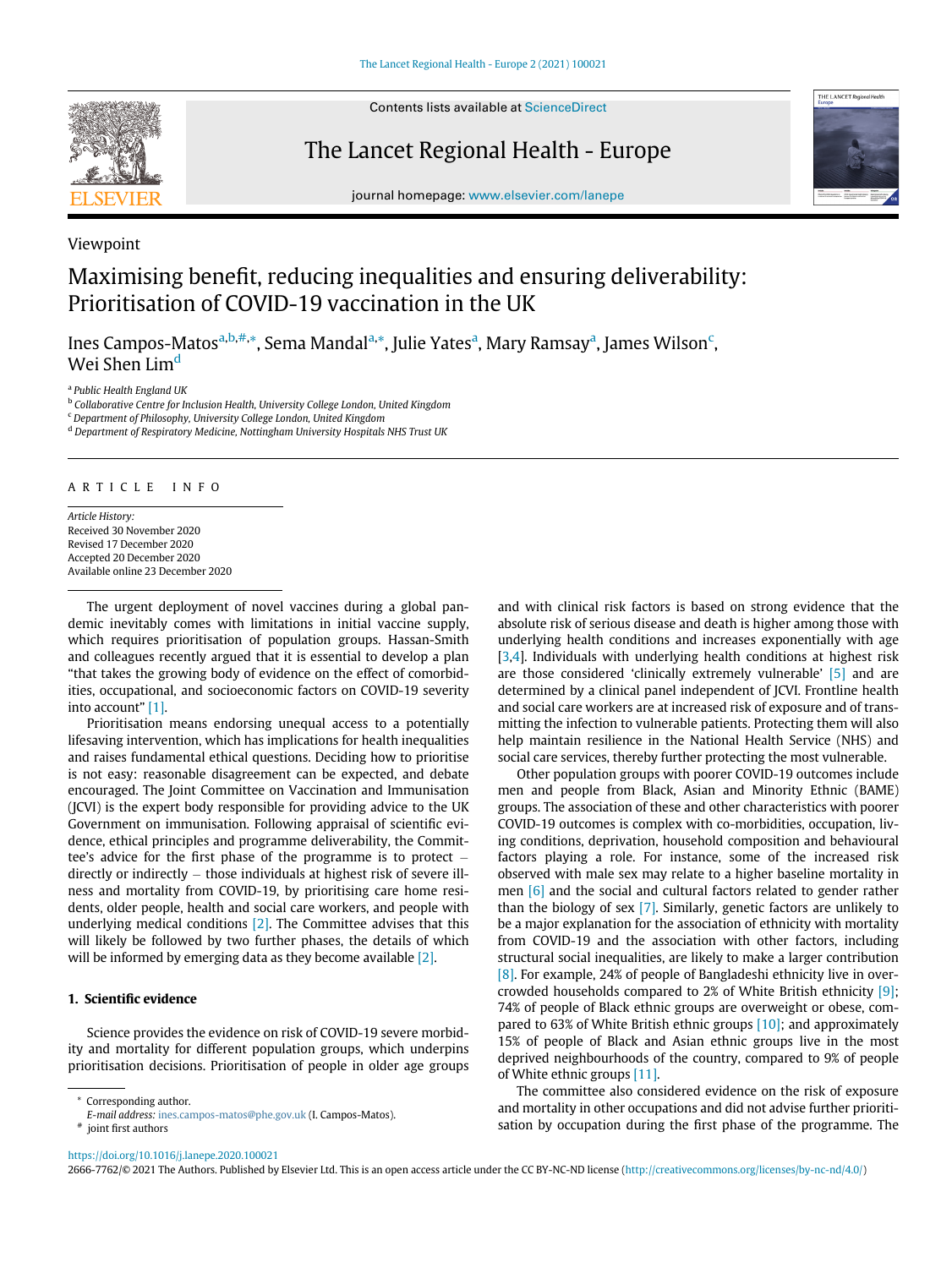current prioritisation captures almost all preventable deaths from COVID-19, including those associated with occupational exposure. Occupational prioritisation could form part of a second phase, based on factors such as critical nature of work, reserve capacity of workforce and risk of exposure to infection.

#### 2. Ethical principles

Prioritisation for COVID-19 vaccination should be informed by ethical principles which are congruent with other ethical frameworks applied to similar situations in the UK. In formulating its advice, JCVI follows a process akin to accountability for reasonableness, a framework that focusses on fair processes for making public decisions in circumstances in which there is reasonable disagreement about what the relevant values are and how they should be reconciled [\[12\].](#page-2-11) According to this framework, for a process to be considered fair, the grounds for decisions need to be transparent, the rationale for decisions must be relevant for stakeholders, and there must be procedures in place to revise these decisions [\[13\].](#page-2-12) A similar process is used by the National Institute for Health and Care Excellence (NICE) to incorporate social value judgements into its recommendations [\[14\]](#page-2-13).

As a result of its process, JCVI agreed that COVID-19 vaccination should be prioritised in a way that maximises benefit and reduces harm, reduces health inequalities, and can be implemented at pace whilst maintaining public trust. Transparency is promoted by publishing each iteration of its interim advice [\[2\],](#page-2-1) the membership and the minutes of JCVI's meetings [\[15\]](#page-2-14).

Benefit is understood to be maximised during the first phase of the programme by providing the vaccine to those who are most likely to die from COVID-19. Modelling indicated that prioritisation based on quality-adjusted life years (QALY) arrives at a similar position [\[16\].](#page-2-15) This assumes a vaccine which is safe and effective in older age groups, preventing severe disease and death, but only has a moderate impact on transmission.

Health inequalities can be conceptualised across three dimensions: wider determinants of health, protected characteristics and social exclusion [\[17\].](#page-2-16) The currently proposed prioritisation supports the reduction of health inequalities between age groups by actively targeting those of older age. It is recognised that prioritisation of some groups over others based on sociodemographic factors, such as ethnicity, can have unintended consequences. A similar discussion happened with regards to occupational risk, and whether risk assessment for workers of some ethnic groups should be different to others. A consensus led by Public Health England (PHE), the Faculty of Occupational Medicine and the Health and Safety Executive agreed that "risk assessments should be applied equally and consistently across the workforce" and that "singling out all ethnic minority members of staff for additional risk assessments could be stigmatising" [\[18\]](#page-2-17). This view is supported by the findings of PHE's Beyond the Data report, which highlighted how some communities reported increased experiences of stigma and discrimination as they were viewed as being more likely to be infected with the disease [\[19\]](#page-2-18). It is paramount that efforts at prioritisation do not inadvertently reinforce these negative stereotypes nor increase stigma and discrimination. In a context of low trust among some communities, being given early access to a new vaccine may feel like exploitation or experimentation rather than inclusivity.

#### 3. Deliverability and implementation

The ability to operationalise prioritisation into a new national immunisation programme delivered at an accelerated pace is key to success, and a unique opportunity to address health inequalities across all groups. The programme should be simple and intuitive enough for both health care professionals and the public to understand and accept. A prioritisation approach that builds public trust over time, with some flexibility but minimal changes, is critical for deliverability. JCVI, as a source of independent advice to the UK government, can hopefully stimulate the building of trust by supporting other agencies and ensuring transparency in its work.

Good quality data are essential to identify and contact eligible individuals and monitor vaccine uptake to evaluate the programme. Primary care systems, which hold information for most of the population, including care home residents, form the basis of call and recall operations. However, data on socially excluded groups or protected characteristics tend to be poorly recorded, ethnicity being a case in point. Inaccurate data creates delays in reaching people, risks reducing public confidence and slows the pace of vaccine roll out.

While sex is almost universally recorded, prioritising on the basis of sex should be weighed against the impact of adding complexity to the programme. Experience from influenza vaccination programmes reveals higher vaccine uptake in elderly married men compared to their single counterparts, suggesting there are benefits in offering vaccination to both men and women simultaneously [\[20\]](#page-2-19). A genderneutral programme is therefore considered more deliverable at pace.

Implementing a national mass immunisation programme during a pandemic while addressing health inequalities will be a challenge. PHE's immunisation equity audit [\[21\]](#page-2-20) highlighted the complexity of inequalities in coverage, timing and completion of vaccine schedules in existing immunisation programmes. These inequalities vary by community, protected characteristics and vaccine. Variation in uptake is driven by multiple inter- and intra-personal, community, policy and programmatic factors such as beliefs, accessibility of vaccination, call-recall systems, messaging and cultural competence of public communications.

Mitigating the health inequalities so starkly highlighted by this pandemic will require local intelligence-driven implementation approaches. Tackling these implementation challenges is a fundamental role of local PHE Screening and Immunisation Teams embedded in NHS England. These teams provide local leadership and are responsible for ensuring that screening and immunisation services locally meet national service specifications. They have the requisite knowledge of their local population and systems, are experienced in implementing immunisation programmes at pace, and addressing inequalities through a collaborative approach with stakeholders including local authorities, advocacy and provider networks for socially excluded groups. It is essential that their skills, knowledge and experience are utilised to reduce health inequalities throughout all phases of the COVID-19 vaccination programme.

#### Authors' contributions

ICM and SM drafted the manuscript. JY, MR, JW and WSL provided comments, reviewed and approved the final manuscript.

#### Declaration of Competing Interests

MR reports that the PHE Immunisation and Countermeasures Division has provided vaccine manufacturers with post-marketing surveillance reports on pneumococcal and meningococcal infection which the companies are required to submit to the UK Licensing authority in compliance with their Risk Management Strategy. A cost recovery charge is made for these reports.

WSL reports grants from Pfizer, grants from National institute for Health Research (NIHR), outside the submitted work. WSL is Chair of COVID-19 Immunisation, Joint Committee of Vaccination and Immunisation (JCVI). He is a member of the New and Emerging Respiratory Viral Threats Advisory Groups (NERVTAG) to the Chief Medical Officer, and attends meetings of the Scientific Advisory Group for Emergencies (SAGE).

Other authors have no COI to report.